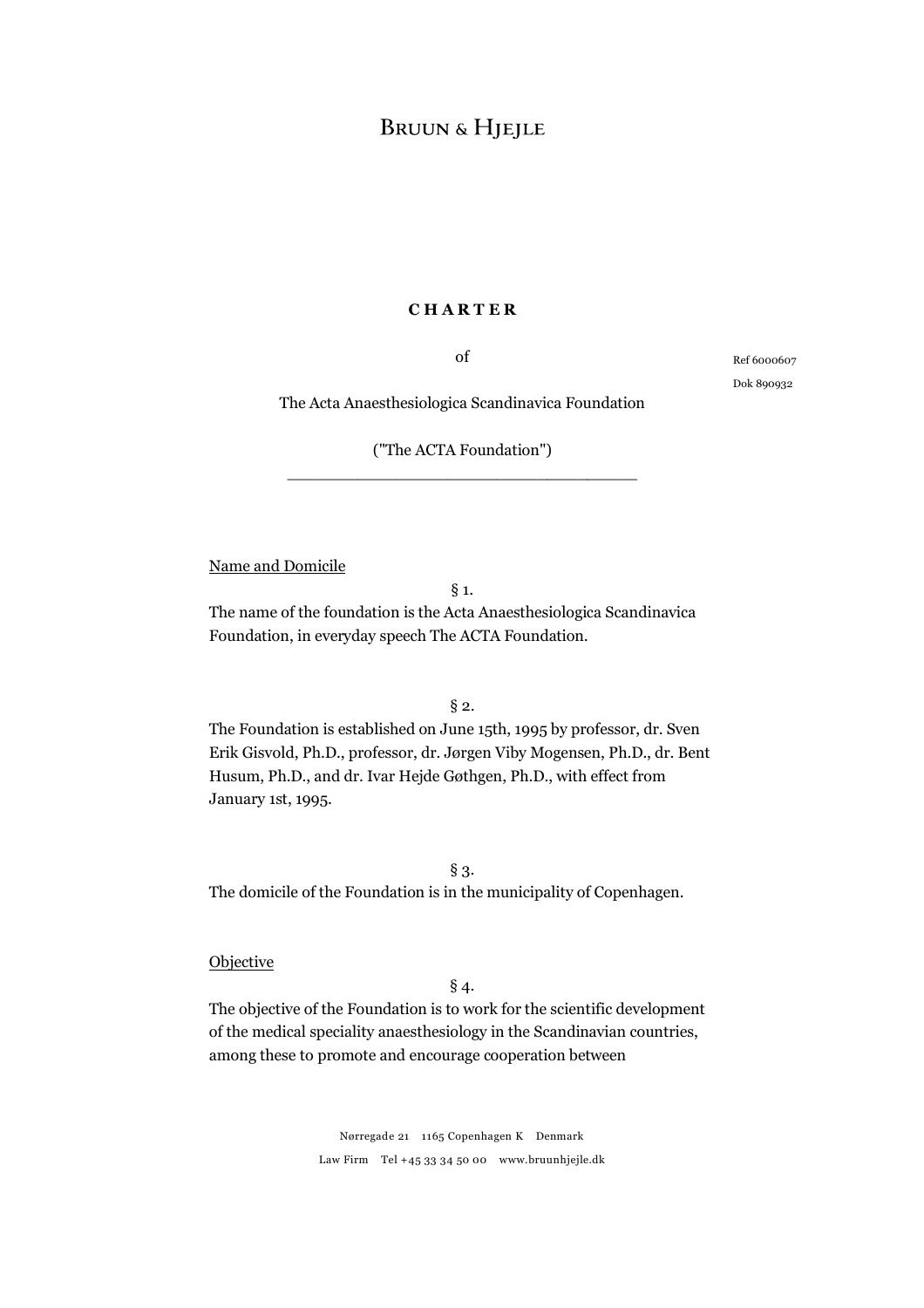anaesthesiologists in the Scandinavian countries and to publish the journal Acta Anaesthesiologica Scandinavica.

#### Original Capital of the Foundation

 $§$  5.

The Foundation has in connection with its establishment taken over an existing business, c.f. the attached opening balance sheet as of January 1st, 1995. The assets of the Foundation comprise as of January 1st, 1995 holding of bonds of 6,290,931 DKK, outstanding debt of 676,926 DKK and bank- and giro deposits of 31,193 DKK, while the liabilities comprise reserves of 424,521 DKK and short term liabilities of 27,500 DKK, thus the net capital of the Foundation amounts to a total of 6,547,029 DKK.

The original capital of the Foundation amounts to 5,500,000 DKK, which is paid up in assets.

### Administration

§ 6.

The assets of the Foundation shall be registered in the name of the Foundation and as far as possible the assets shall be issued to the Foundation.

The investment of the assets of the Foundation is determined by the Board of Directors.

The Board of Directors can only with prior consent of the appropriate authority ("fondsmyndigheden") undertake or contribute to extraordinary transactions that may pose a threat to the fulfilment of the present Articles of Association.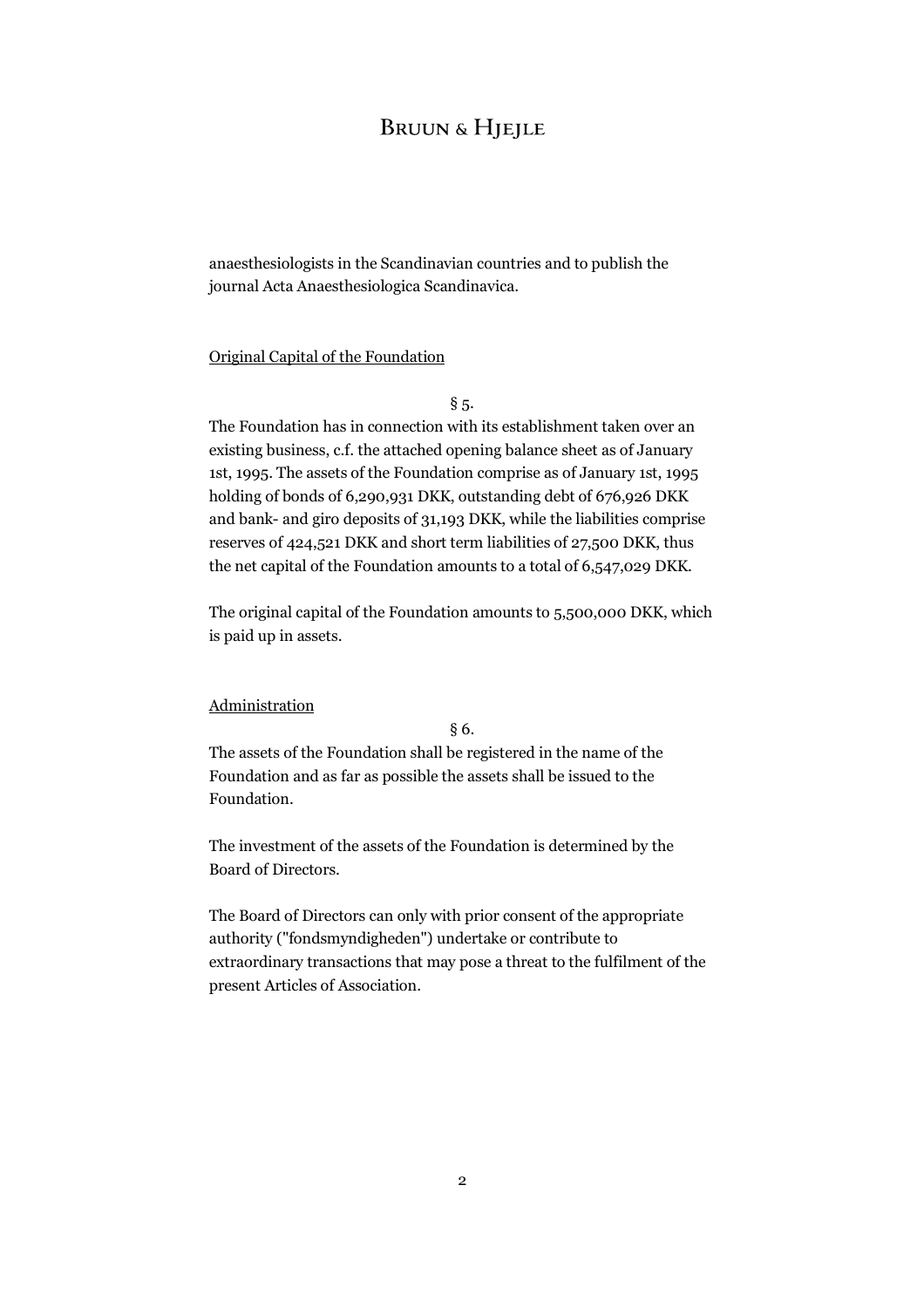# **BRUUN & HIEILE**

### Board of Directors and Board of Management

§ 7.

The Foundation is managed by a Board of Directors consisting of seven members.

Five members of the Board are appointed by and amongst the Board of the Scandinavian Society of Anaesthesiology, in a way that each of the five Scandinavian Societies of Anaesthesiology are represented by one member. The two remaining posts are occupied by the Editor-in-Chief of Acta Anaesthesiologica Scandinavica and the Secretary General of the Scandinavian Society of Anaesthesiology. The period of election is two years. The members of the Board can be reelected.

The Board of Directors appoints its own chairman.

#### § 8.

The chairman convenes a board-meeting whenever he deems it appropriate. Each member of the Board of Directors and each Manager, if anyone employed, can demand that a meeting of the Board is convened. A meeting is, however, held at least once a year at the latest five months after the end of the financial year for the approval of the annual accounts.

The Board of Directors form a quorum whenever half of the members are present. All matters are resolved by simple majority unless otherwise stated in the present Articles of Association. The chairman will have the casting vote if the division of votes are equal.

The proceedings of the Board of Directors shall be recorded in a minute book to be signed by all present members of the Board.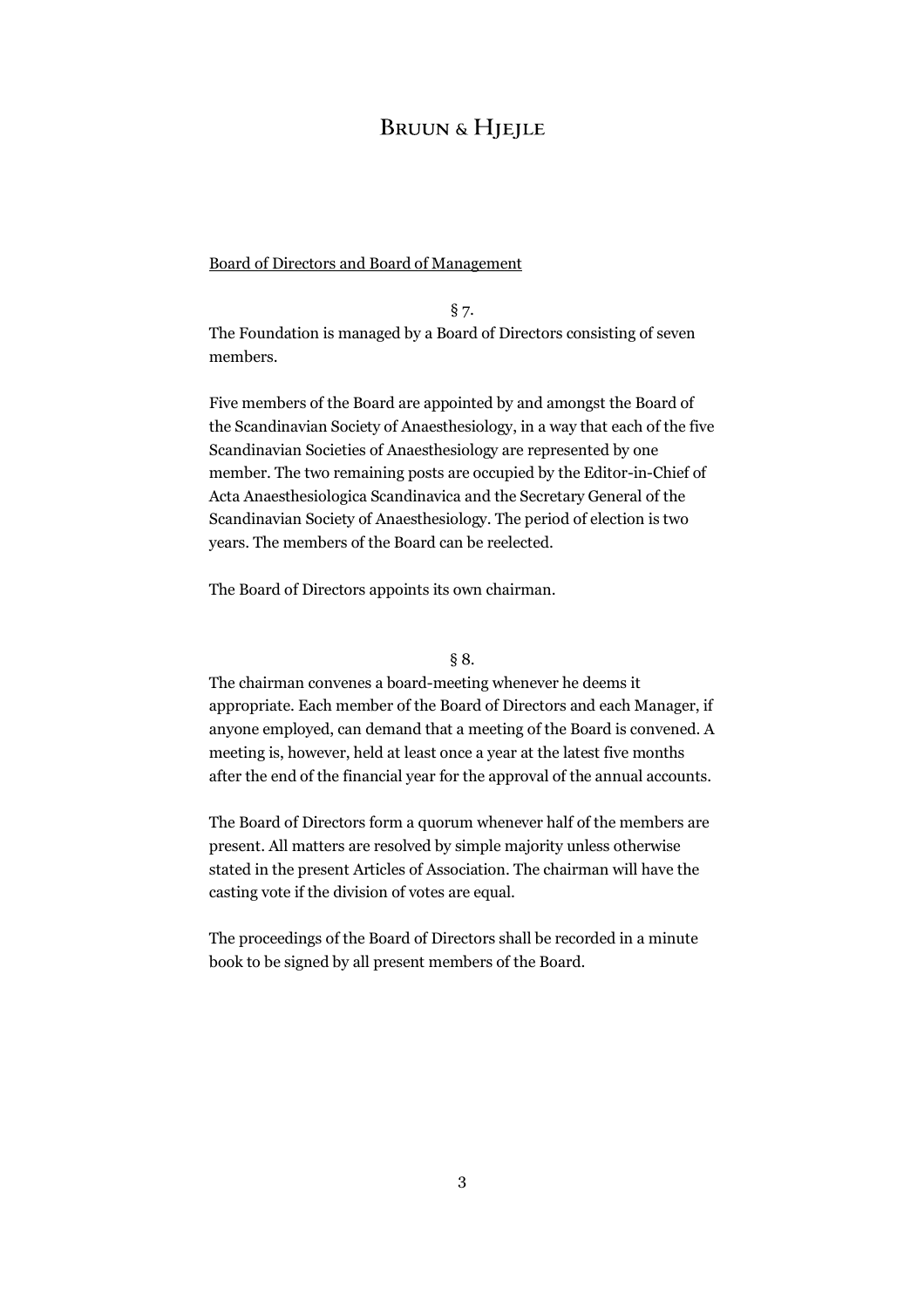### § 9.

The assignment as member of the Board of Directors can be salaried by the income of the Foundation with a yearly figure, which is determined by the Board.

The fee cannot exceed what is considered standard according to the scope and nature of the work.

#### § 10.

The Board of Directors can employ one or more Managers.

In addition, the Board of Directors can employ administrative staff to handle day-to-day operations. The Board of Directors can authorise persons to sign by procuration for the company.

#### The Journal

#### § 11.

According to agreement with the Scandinavian Society of Anaesthesiology and Intensive Care Medicine (SSAI) the Foundation publishes the journal Acta Anaesthesiologica Scandinavica. The journal is managed by an editorial board comprising one Editor-in-Chief and a group of Editors. Each of the Scandinavian countries shall be represented by at least one Editor and the number of Editors shall not exceed 25. Four of the Editors may work in countries outside Scandinavia.

The Editor-in-Chief is elected by the Board of Directors amongst members of the SSAI for a period of six years. The other members of the editorial board are appointed by the Editor-in-Chief also for a period of six years. The Board is informed about the election. Reelection of all Editors can take place.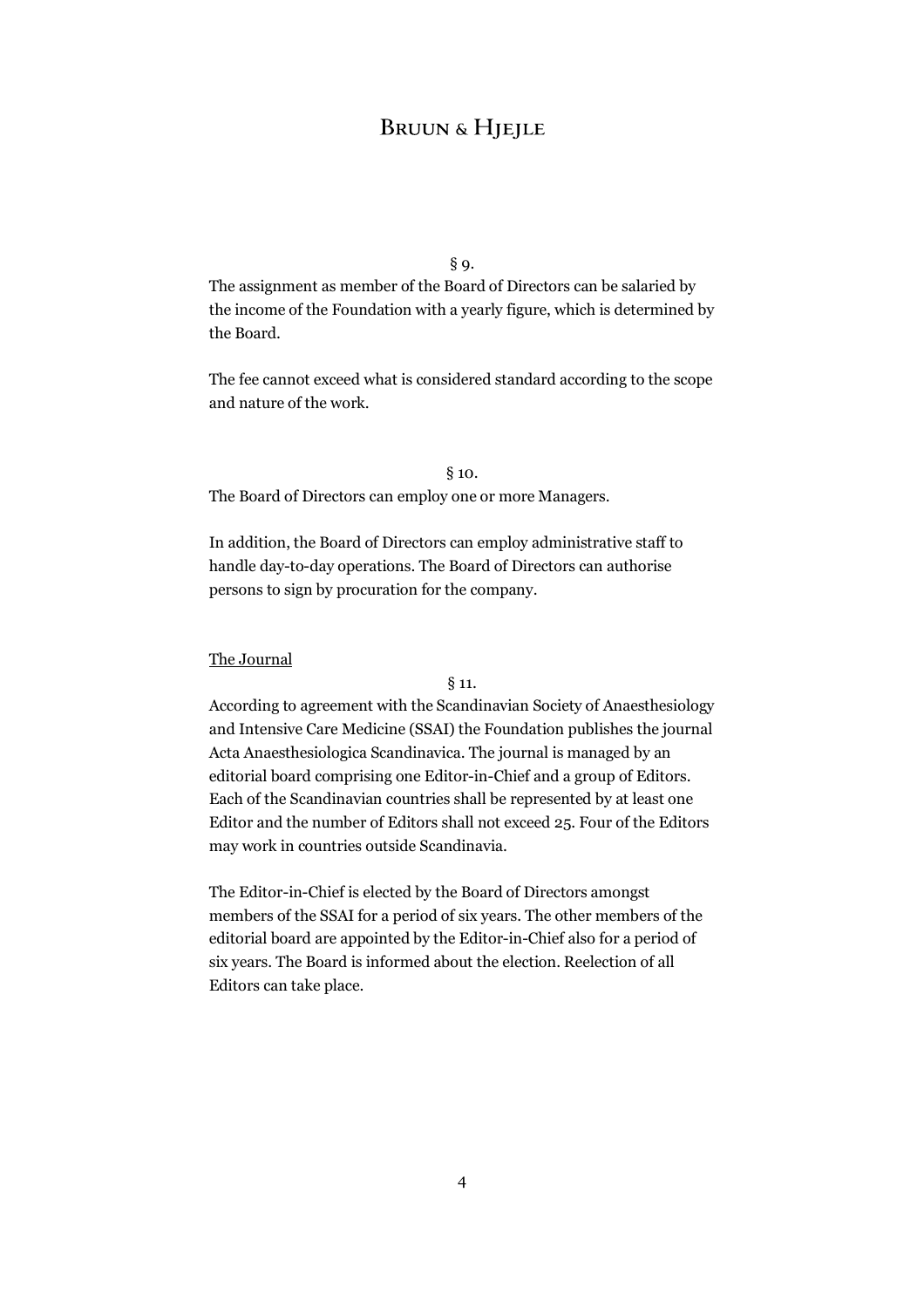The Editor-in-Chief receives a salary, which is determined by agreement between the Board and the Editor-in-Chief. The fee cannot exceed what is considered standard according to the scope and nature of the work.

The Editor-in-Chief appoints up to 6 members of the editorial board to become members of an advisory group to assist the Editor-in-Chief with the planning and implementation of changes related to the editorial work.

The accounts of the journal shall separately appear in the annual accounts of the Foundation.

The Editor-in-Chief is responsible for the journal being published with high quality and according to a budget determined by the Board of Directors. Every year the Editor-in-Chief presents an annual report to the Board of Directors concerning the preceding year. The report is included in the annual accounts of the Foundation.

#### Rules of signature

§ 12.

The Chairman of the Foundation and one member of the Board of Directors jointly or two members of the Board of Directors jointly, or one Manager and one member of the Board of Directors jointly have the authority to sign for the Foundation.

Annual Accounts and Audit

§ 13.

The financial year of the Foundation is the calendar year. The first financial year is the calendar year 1995.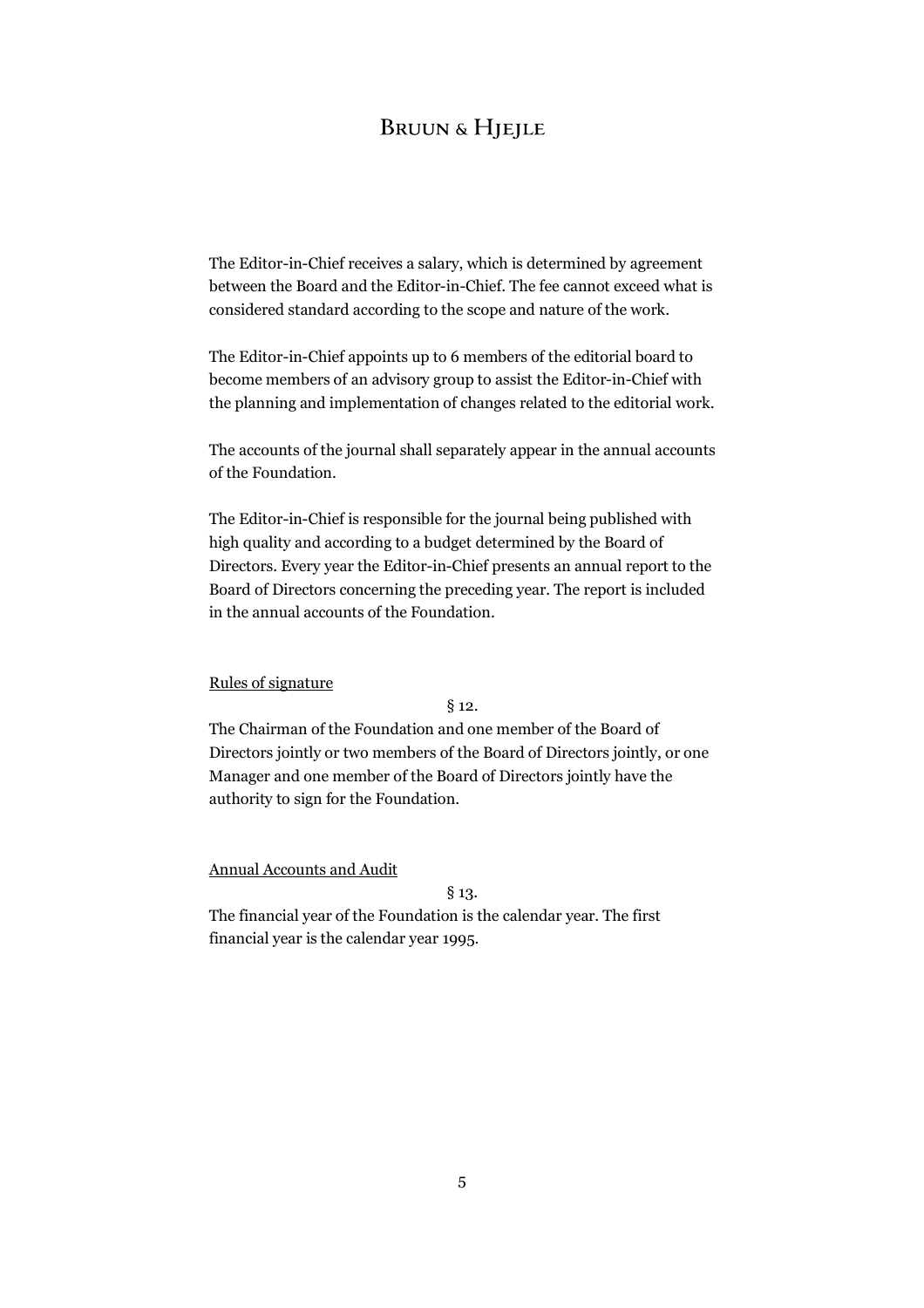## § 14.

The Board of Directors shall prepare the annual accounts comprising a balance (status), income and loss account and notes to the account and an annual report.

The annual accounts shall be available at the latest five months after the end of the financial year and shall be sent to the Danish Commerce and Company Agency within six months after the end of the financial year.

#### § 15.

The annual accounts of the Foundation shall be audited by a Certified Public Accountant appointed by the Board of Directors for one year at a time.

#### Grants and Application of Profits

#### § 16.

The Board of Directors manages the funds of the Foundation. The Board of Directors utilise the funds at its discretion for the promotion of the objectives mentioned in § 4. Contributions can be made in form of loans on easy terms.

If deemed necessary by the Board of Directors for the fulfilment of the objectives of the Foundation, the Board of Directors can choose to refrain from granting contributions and postpone the application of funds to a subsequent financial year. In that case the sum is carried forward to a surplus account for later distribution.

The Board of Directors shall at its discretion accumulate savings of up to 25% of the income of the Foundation to consolidate and increase the capital of the Foundation.